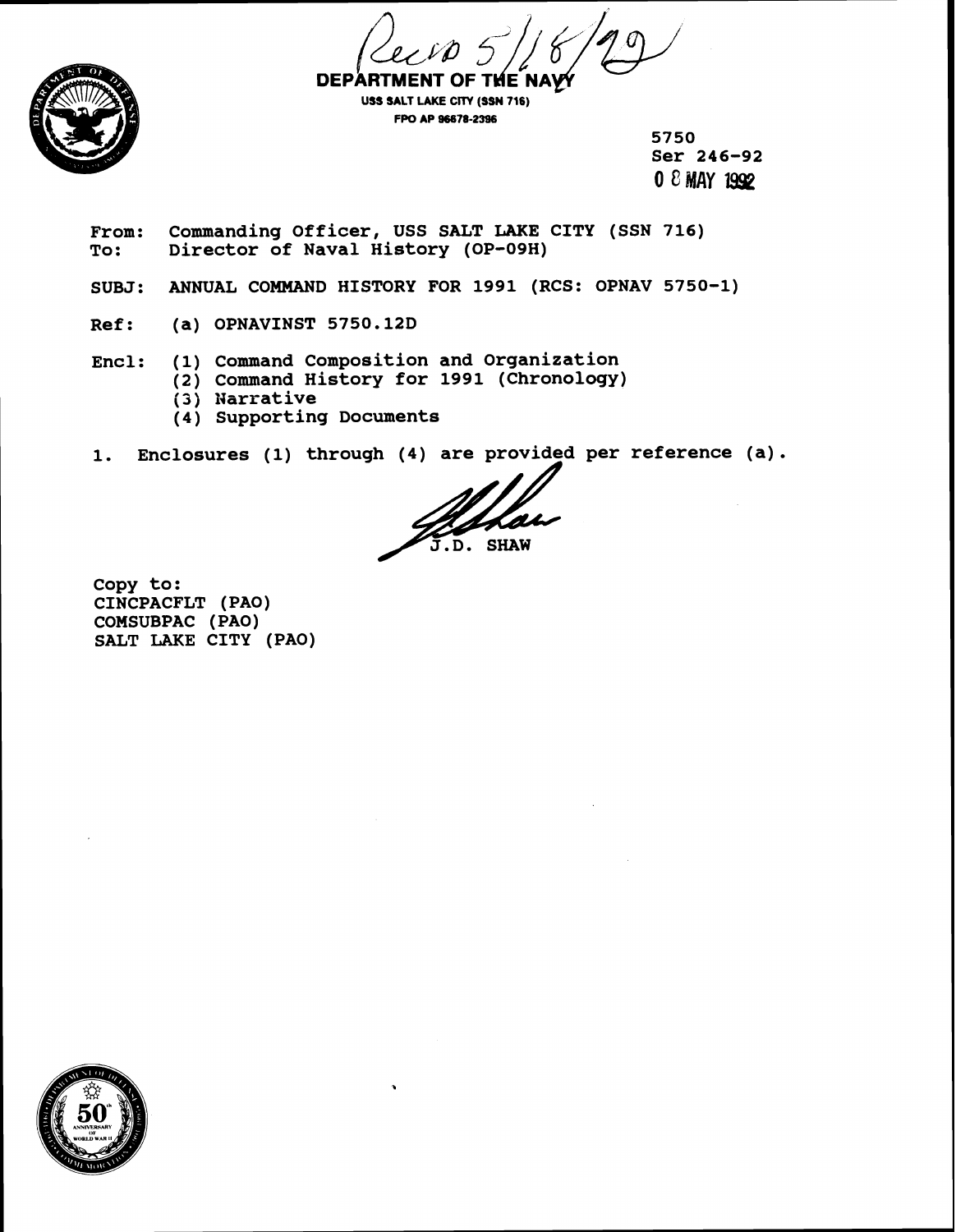### **USS SALT LAKE CITY (SSN 716)**

### **COMMAND COMPOSITION AND ORGANIZATION**

- **MISSION ANTI-SUBMARINE WARFARE; ANTI-SURFACE WARFARE; STRIKE WARFARE.**
- **ORGANIZATIONAL STRUCTURE ISIC: COMMANDER SUBMARINE SQUADRON 11 01 JAN 91** - **17 OCT 91 COMMANDER SUBMARINE GROUP 5 18 OCT 91** - **31 DEC 91**

**COMMANDING OFFICER** - **CDR JOHN D. SHAW, USN** 

**HOMEPORT** - **SAN DIEGO, CALIFORNIA 01 JAN 91** - **17 OCT 91 VALLEJO, CALIFORNIA 18 OCT 91** - **31 DEC 91** 

**Enclosure (1)**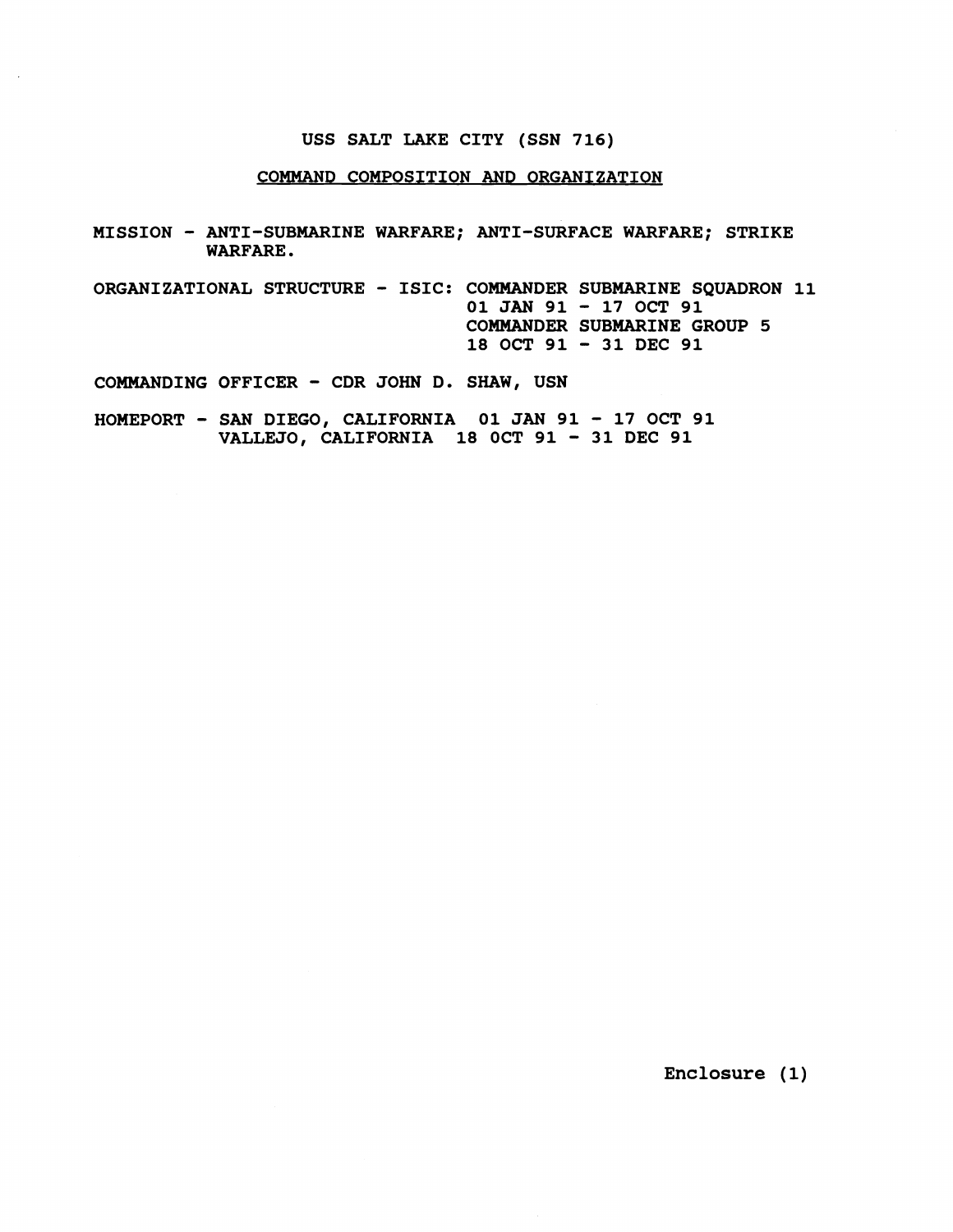#### **USS SALT LAKE CITY (SSN 716)**

## **COMMAND HISTORY FOR 1991**

- **25 JAN 91 USS SALT LAKE CITY returned to San Diego, California, completing a two month Western Pacific Deployment.**
- **12 FEB 91 USS SALT LAKE CITY completed a three week Scheduled Preservation Upkeep Coordinated Effort (SPRUCE) which greatly improved the ship's cleanliness and preservation.**
- **10 APR 91 USS SALT LAKE CITY staged a Dependent's Cruise for the families of crew members.**
- **19 AUG 91 USS SALT LAKE CITY completed an extensive pre-Depot Modernization Period Upkeep at Trident Refit Facility in Bangor, Washington.**
- **17 OCT 91 USS SALT LAKE CITY was awarded the COMSUBRON ELEVEN Communications Green "CW, the Damage Control "DCm and**  the Administrative "A" Excellence Awards.
- **18 OCT 91 USS SALT LAKE CITY arrived at Mare Island Naval Shipyard in Vallejo, California.**
- **01 NOV 91 USS SALT LAKE CITY commenced a one year Depot Modernization Period.**